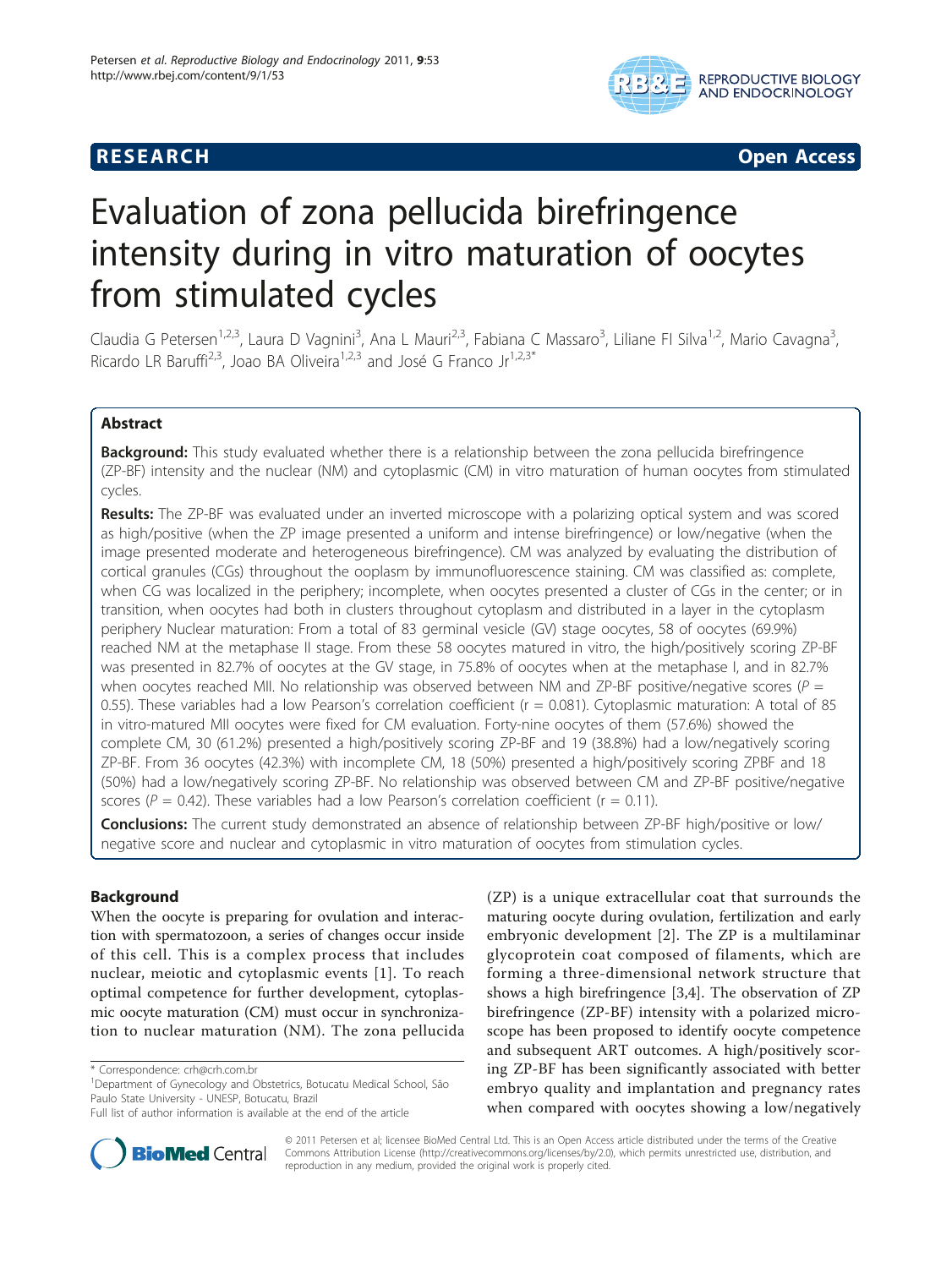scoring ZP-BF [[5](#page-6-0)-[7\]](#page-6-0). According to Montag et al. [[5\]](#page-6-0), a high/positively scoring ZP-BF probably reflects a healthy oocyte with full nuclear and cytoplasmic maturation.

Our objective in this study was to evaluate whether there is a relationship between the NM and CM of in vitro maturated human oocytes from stimulated cycles and the ZP-BF intensity of their zona pellucidae.

# Methods

#### Participants

This prospective study was conducted on 92 patients who were admitted to an intracytoplasmic sperm injection (ICSI) program at the Center for Human Reproduction Prof. Franco Jr, Ribeirão Preto, Brazil. According to a protocol approved by the Center's Institutional Ethics Committee, the population included in this study was comprised of patients, which had at least 6 oocytes in MII before the ICSI procedure, and patients which had all immature oocytes (germinal vesicles; GV) used for the in vitro evaluation of NM and CM.

#### Study design

In the first experiment, a total of 83 GV oocytes obtained from 38 patients were cultured in P1 medium (Irvine Scientific, Santa Ana, CA, USA) supplemented with 10% human serum albumin (HSA) for 48 hours to allow them to complete NM. During NM, the ZP-BF intensities of oocytes were evaluated at the MI and MII stages. A total of 58 GV oocytes completed NM and reached the MII stage.

In the second experiment, a total of 164 GV oocytes (the 83 GV oocytes included in group I plus 81 new GV oocytes) obtained from 54 patients (38 from group I plus 16 new patients) were cultured in P1 medium supplemented with 10% HSA. Eghty five of oocytes presented the first polar body after 48 hours of culture. These 85 MII oocytes were evaluated for ZP-BF intensity and fixed for the evaluation of CM. As 68.2% (58/ 85) of MII oocytes were originated from the group I population, the major part of the oocytes presented syncronization in term of NM and CM.

# Ovarian stimulation

The study patients underwent ovarian stimulation. First, pituitary down-regulation was started during the second phase of the previous menstrual cycle with the GnRH-a nafarelin acetate at a dose of 400 μg/day for 14 days (Synarel; Pfizer, SP, Brazil). Then, ovarian stimulation was started with rFSH (Gonal F; Serono, SP, Brazil) at fixed dose of 150 to 225IU with rLH (Luveris; Serono, SP, Brazil) at 75 IU/day for a period of 7 days. On the 8th day of ovarian stimulation, the rFSH dose was adapted according to ovarian response, and rLH

supplementation was increased to 150 IU/day when one or more follicles measuring ≥10 mm in diameter were found. When one or more follicles measuring ≥17 mm in diameter were observed, 250 μg rhCG (Ovidrel; Serono, SP, Brazil) was administered. Oocyte retrieval was performed after 36 hours of rhCG administration by transvaginal ultrasound-guided aspiration.

# Preparation of oocytes

All the retrieved oocytes were incubated in culture medium (P1; Irvine Scientific, Santa Ana, CA, USA) at 37°C and  $5.5\%$  CO<sub>2</sub> for 1 hour. Cumulus cells were removed by exposing the acolytes for 30 sec to modified human tubal fluid medium (mHTF, Irvine Scientific, Santa Ana, CA, USA) containing 80 IU/ml hyaluronidase (Irvine Scientific, Santa Ana, CA, USA), after which coronal cells were manually removed using a stripper (Cook, Australia). The denuded oocytes were classified according to their level of maturation. Oocytes with the first polar body, i.e., at the MII stage, were considered as mature and used for the ICSI procedure. All those in the GV stage were considered as immature and used for this study. The oocytes maturation was checked between 24 to 48hours. As not all reached maturation by 24 hours, the ZP evaluation of all the mature oocytes was performed in a defined time, i.e past 48 hours of culture. After ZP evaluation, the oocytes were fixated for further CM evaluation.

#### Zona pellucida imaging

For the ZP-BF evaluation, the oocytes were placed individually in a 5 μl drop of buffered medium (modified HTF; Irvine Scientific, Santa Ana, CA, USA) in a glass culture dish (FluoroDish, World Precision) covered with mineral oil that was previously equilibrated at 37°C. The dish containing the oocytes was placed under an inverted microscope (Eclipse TE300; Nikon, Tokyo, Japan) equipped with a stage heated to 37°C (Tokai Hit, Tokyo, Japan) and a polarizing optical system (OCTAX PolarAIDE; Octax, Herborn, Germany). The OCTAX PolarAIDE system consists of 6 components: a green filter, a circular polarizer, a polarizing 20X objective, a liquid crystal slider, a USB 2.0 digital camera and an imaging software module (OCTAX EyeWare). This system displays BF structures on the computer monitor using the OCTAX EyeWare software.

Polarization microscopy analysis of the ZP of human oocyte reveals a three-layered sctructure where only the inner layer has birefringent properties. Once detected, the OCTAX PolarAIDE system quantifies (giving a number) the intensity of the birefringence of the inner layer, taking values from many points around the inner zona layer. An algorithm deduces a score from these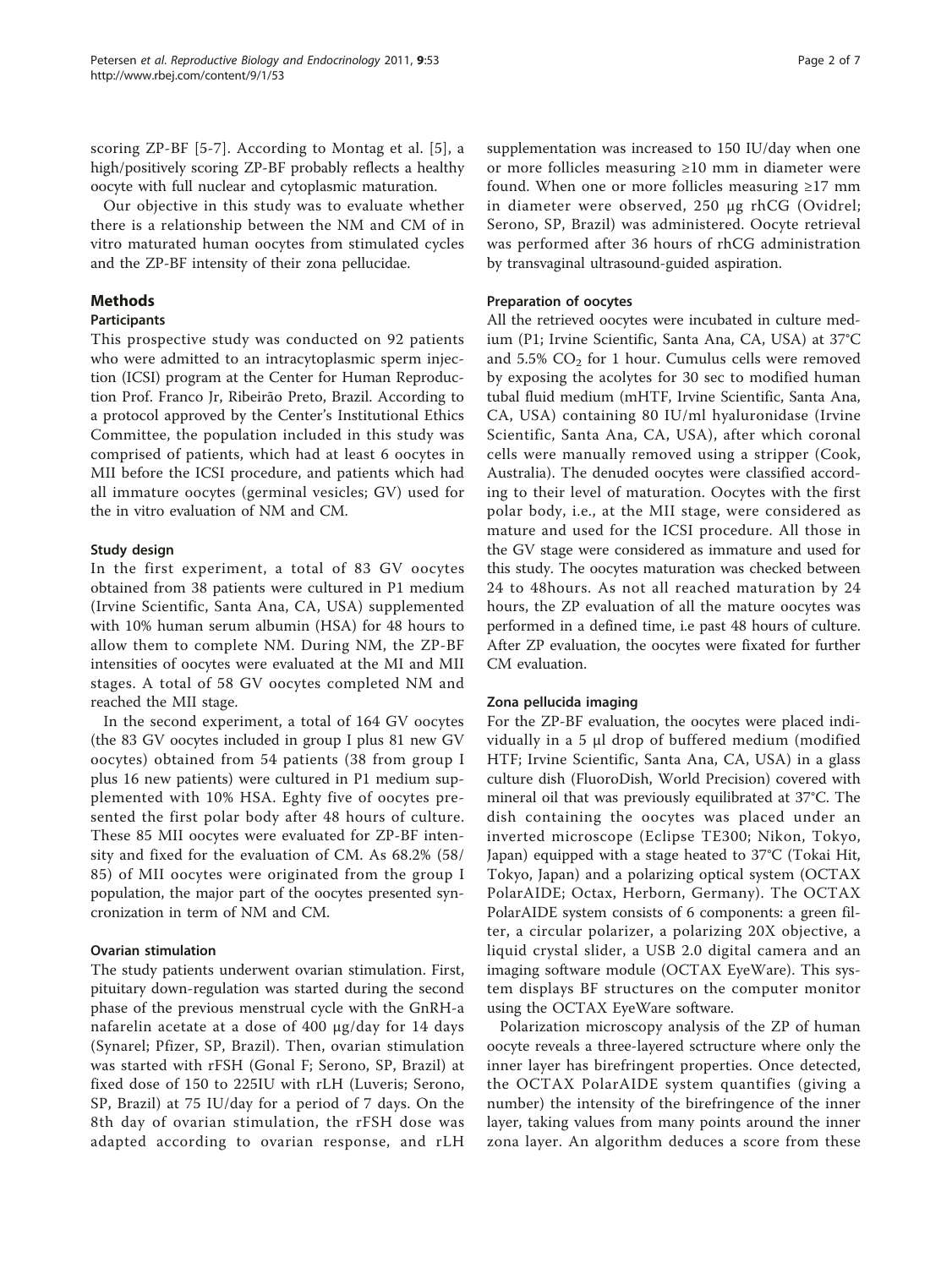values [[5](#page-6-0),[8\]](#page-6-0). Therefore, in this study, the ZP-BF was classified as high when the score was positive (i.e., score number >0; the ZP image presented a uniform and strong coloration around its surface; Figure 1A). The ZP-BF was low when the score was negative (i.e., score number <0; the ZP image presented a light color without uniformity on its surface; Figure 1B).

### Oocyte fixation and cortical granules staining

Coloration of the cortical granules (CGs) was performed using a modified method described by Cherr et al. [[9\]](#page-6-0). After NM confirmation, the ZPs were removed with 0.5% pronase diluted in phosphate buffered saline (PBS) for 5 min at 37°C. The oocytes without the ZP were then fixed for 30 min at room temperature in 3% formaldehyde

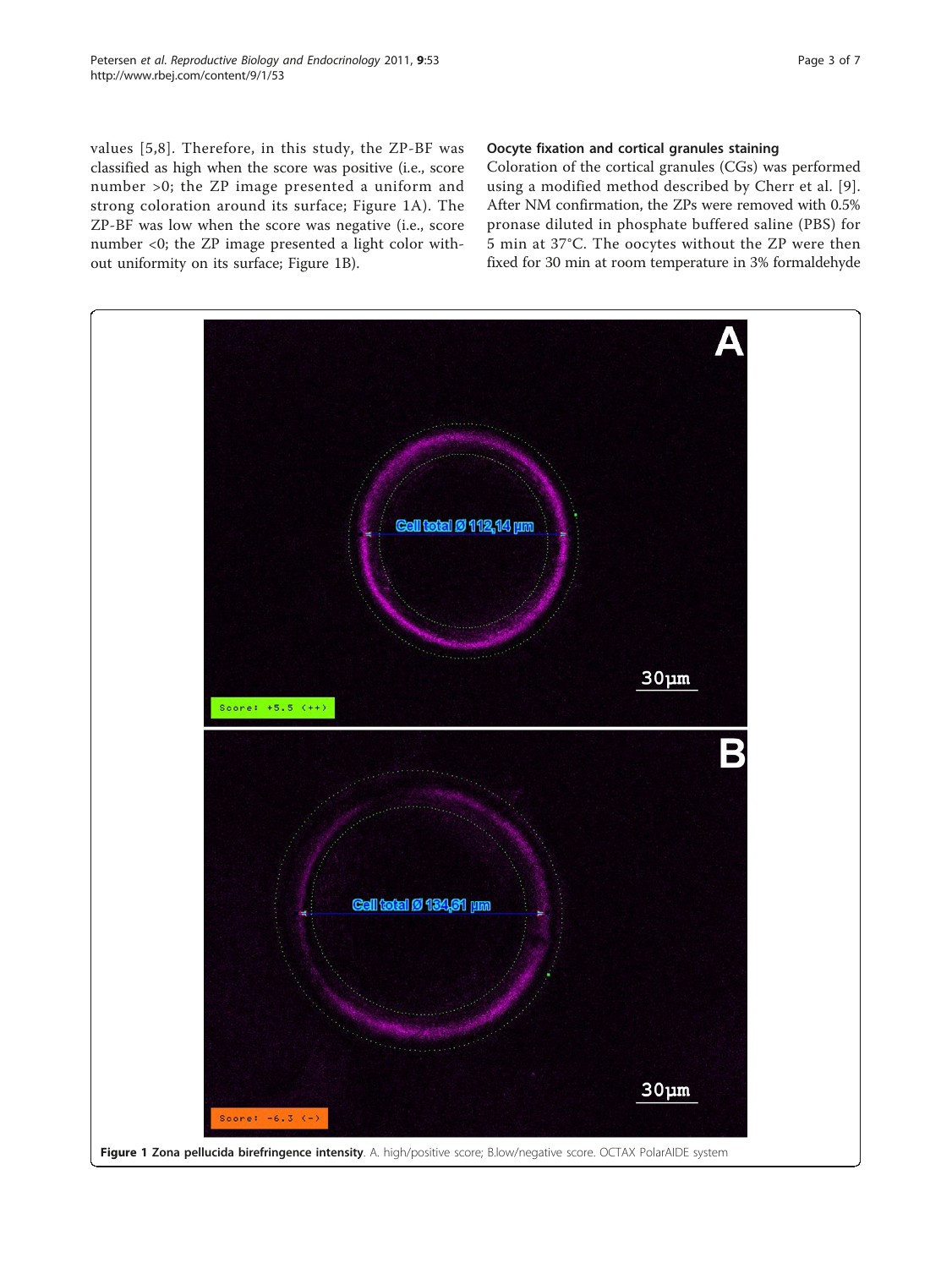<span id="page-3-0"></span>diluted in PBS and kept at 4°C in a blocking solution (BS) for 1 to 5 days. The BS consisted of 1 mg/ml of bovine serum albumin (BSA), 100 mM glycine and 0.2% sodium azide diluted in PBS. For the permeabilization, the oocytes were incubated in a BS containing 0.1% Triton X-100 at 38°C for 2 minutes. The oocytes were then incubated in 10 μg/ml of Lens culinaris agglutinin conjugated to fluorescein isothiocyanate (FITC) in BS for 15 min (the Lens culinaris agglutinin lectin links specifically to the alpha D-mannose present in the CGs). The oocytes were washed 3 times in BS and stained with 10 μg/ml of Hoechst 33342 in BS for 10 min. The oocytes were transferred to 1 mg/ ml of polyvinylpyrrolidone (PVP) solution in PBS for 1 min, deposited into 2 μl glycerol on the slides and fixed between the slide and coverslip. CM evaluation was performed using the fluorescence microscopy (Olympus BX50, Tokyo, Japan). A single observer, blinded to subject identity and the results of ZP evaluation, interpreted the fluorescence colour shades to rule out inter-technician variability. To determine intra-technician variability for immunofluresence reading, slides were made from randomly selected donors to analyse the cytoplasmic maturation. The slides without any identification were read at least three times and the intra-individual variability for the percentages of oocyte with complete or incomplete citoplasmic maturation was  $\approx$ 2%. In addition, negative control was included (i.e. omitted the incubation with Lens culinaris). It should be noted that due to the difficult of having the oocytes for this trial (immature oocyte from stimulated cycle), the intra-technician variability and negative control were carried only with oocytes from donors before the analysis of the study.

#### Cytoplasmic maturation classifications

CM was classified as complete (oocytes with all the CGs on the oocyte periphery; Figure 2A) or as incomplete (oocytes presenting CGs in cluster throughout cytoplasm or presenting both clusters and a layer in the oocyte periphery; Figure 2B).

#### Statistical Analysis

Data were analyzed using InStat version 3.0 (GraphPad Software, San Diego, CA, USA) on a MacIntosh computer (Apple Computer, Inc., Cupertino, CA, USA). The numerical values of the ZP scores were reported as mean  $\pm$  standart deviation ( $\mu \pm SD$ ). The chi-squared test, Mann-Whitney test, Kruskal-Wallis test and Pearson's correlation coefficients were calculated when appropriate. The significance level was set at  $P < 0.05$ .

#### Results

#### Nuclear maturation

From a total of 83 GV oocytes, 58 oocytes (69.9%) reached NM (MII stage). From these 58 oocytes



matured in vitro, a high/positively scoring ZP-BF was presented in 82.7% of GV oocytes, 75.8% of MI oocytes, and 82.7% of MII oocytes. The association between NM and ZP-BF high/positive and low/negative scores was not statistically significant ( $P = 0.55$ ). In addition, these variables showed a low Pearson's correlation coefficient  $(r = 0.081)$ . Table 1 summarizes the results.

The analysis using the numerical values of the scores did not observe significant difference in ZP-BF among GV (2.4  $\pm$  4.5), MI (3.0  $\pm$  4.6) and MII (3.3  $\pm$  4.3) oocytes

Table 1 The correlation between nuclear maturation (NM) in GV, MI, and MII oocytes and zona pellucida birefringence intensity (ZP-BF)

| Oocyte stage Score | <b>ZP-BF Score</b> |              | Total |
|--------------------|--------------------|--------------|-------|
|                    | high/positive      | low/negative |       |
| GV                 | 48 (82.8%)         | 10 (17.2%)   | 58    |
| MI                 | 44 (75.9%)         | 14 (24.1%)   | 58    |
| МII                | 48 (82.8%)         | 10 (17.2%)   | 58    |

Chi-squared value = 1.17  $P = 0.55$ ; Pearson's correlation coefficient  $r = 0.081$ .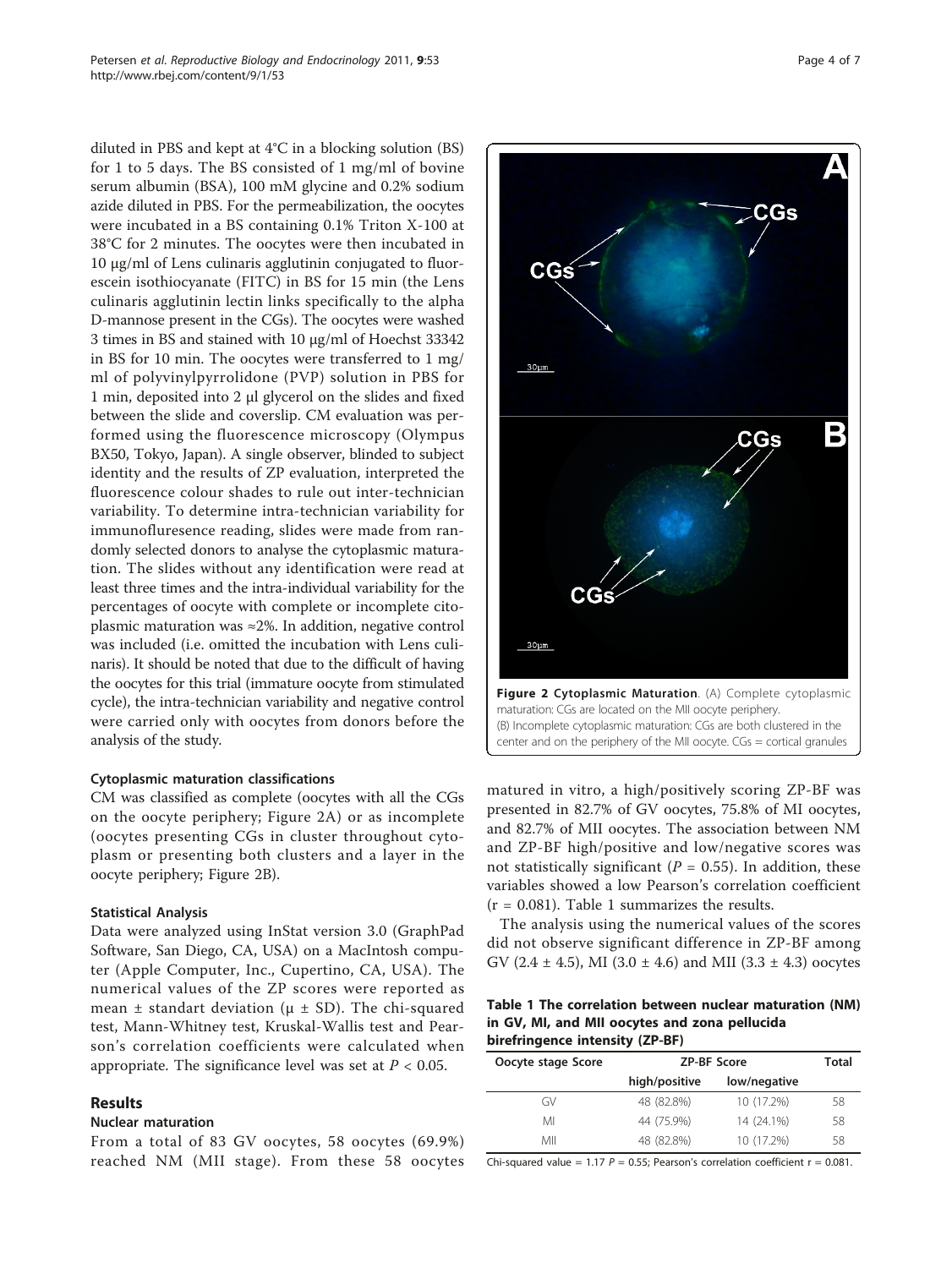<span id="page-4-0"></span> $(P > 0.05)$ . Similarly, the analysis among subgroups the numerical values of the scores also did not find significant diference: subgroup of oocytes that present high/ positive ZP-BF( $P > 0.05$ ): GV = 4.0 ± 3.3, MI = 4.7 ± 3.3 and MII =  $4.8 \pm 3.5$ ; subgroup of oocytes that present low/negative ZP-BF( $P > 0.05$ ): GV = -3.8 ± 2.6, MI = -3.4  $\pm$  2.8 and MII = -3.0  $\pm$  1.5. Table 2 summarizes the results.

#### Cytoplasmic maturation

From a total of 85 MII oocytes matured in vitro and fixed for the evaluation of CM, 49 oocytes (57.6%) exhibited complete CM and 36 oocytes(42.4%) exhibited incomplete CM. From 49 oocytes with complete CM, 30 (61.2%) presented a high/positively scoring ZP-BF and 19 (38.8%) presented a low/negatively scoring ZP-BF. From 36 oocytes with incomplete CM, 18 (50%) presented a high/positively scoring ZP-BF and 18 (50%) presented a low/negatively scoring ZP-BF. The correlation between CM and ZP-BF high/positive and low/ negative scores was not statistically significant ( $P = 0.42$ ) and showed a low Pearson's correlation coefficient (r = 0.11). Table 3 summarizes the results.

The analysis using the numerical values of the scores did not show significant difference in ZP-BF between the group of oocytes that reached CM  $(2.0 \pm 6.8)$  and the group of oocytes did not reach CM (1.9  $\pm$  6.4; P > 0.05). Similarly, in the subgroup of oocytes that presented high/positive ZP-BF, the ZP numerical values of the score was not significantly different in oocytes that reached CM  $(6.1 \pm 3.9)$  than in the oocytes that did not  $(6.1 \pm 4.4, P > 0.05)$ . However, in the subgroup of oocytes that presented low/negative ZP-BF, the ZP numerical values of the score was significantly greater in oocytes that reached CM  $(-6.2 \pm 2.3)$  than in the oocytes that did not reach CM (-2.8  $\pm$  2.5; P = 0.003). Table 4 summarizes the results.

#### **Discussion**

In the last decade, ZP-BF intensity has been recognized as a noninvasive test of oocyte quality. However, few studies have analysed its correlation with in vitro oocyte

Table 2 The correlation between nuclear maturation (NM) in GV, MI, and MII oocytes and zona pellucida birefringence intensity (ZP-BF)

| Oocyte stage Score | <b>ZP-BF Score</b> |                       |                           |
|--------------------|--------------------|-----------------------|---------------------------|
|                    | total              | high/positive         | low/negative              |
| GV                 | $2.4 + 4.5*$       | $4.0 + 3.3^9$         | $-3.8 + 2.6$ <sup>1</sup> |
| MI                 | $3.0 + 4.6*$       | $4.7 + 3.3^9$         | $-3.4 + 2.8$ <sup>1</sup> |
| МII                | $3.3 + 4.3*$       | $4.8 \pm 3.5^{\circ}$ | $-3.0 + 1.5$ <sup>1</sup> |

The analysis using the numerical values of the ZP scores. Data are reported as means  $\pm$  SD.

 $*P > 0.05$ ;  ${}^{6}P > 0.05$ ;  ${}^{9}P > 0.05$ .

Table 3 The correlation between cytoplasmic maturation (CM) in MII oocytes and zona pellucida birefringence intensity (ZP-BF)

| <b>CM level Score</b> | <b>ZP-BF Score</b> |              | Total |
|-----------------------|--------------------|--------------|-------|
|                       | high/positive      | low/negative |       |
| Complete CM           | 30(61.2%)          | 19(38.8%)    | 49    |
| Incomplete CM         | 18(50%)            | 18(50%)      | 36    |
| Total                 | 48(56.5%)          | 37(43.5%)    | 85    |

Chi-squared value = 0.65,  $P = 0.42$ ; Pearson's correlation coefficient  $r = 0.11$ .

maturation. Incorporation of this new technology into an ICSI program could significantly change the routine manipulation of oocytes, with either positive or negative repercussions.

The complex structure of the ZP forms during the coordinated secretion of glycoproteins during oogenesis [[10,11\]](#page-6-0). However, it has been also demonstrated that the granulosa cells of human ovarian follicles are responsible for the production of ZP proteins during folliculogenesis [\[12](#page-6-0)]. At the molecular level, the ZP consists of a 3-dimensional structure composed of 4 protein filaments, ZP1, ZP2, ZP3 and ZP4. A positive correlation between the ZP and oocyte quality could be due, in theory, to the orientation of a perfect connection between the granulosa cells and the oocyte by the ZP. A negative correlation could indicate subfertility because a reduction in the expression of the ZP proteins could provoke an insufficiency in the oocyte maturation process during folliculogenesis by interfering in the biochemical communication between granulosa cells and the ooplasm.

Gook et al. [[13](#page-6-0)] have demonstrated that ZP protein levels increase in the cytoplasmic granulosa cells during follicular development. The presence of these ZP proteins has been also detected in primordial follicles during oogenesis. An effective granulose cell-oocyte signaling may depend on the presence of a functional, highly structured zona. A robust zona with high-order structured fibers probably reflects the healthiness of an oocyte and its full maturation to methaphase II. The birefringence is one the properties of the human ZP that can indicate the formation of the ordered structures of biomolecules in the ZP during oocyte maturation. Polarizing optical system

Table 4 The correlation between cytoplasmic maturation (CM) in MII oocytes and zona pellucida birefringence intensity (ZP-BF)

| <b>CM level Score</b> | <b>ZP-BF Score</b> |               |                           |
|-----------------------|--------------------|---------------|---------------------------|
|                       | Total              | high/positive | low/negative              |
| Complete CM           | $2.0 + 6.8*$       | $6.1 + 3.9^9$ | $-6.2 + 2.3$ <sup>1</sup> |
| Incomplete CM         | $1.9 + 5.8*$       | $61 + 44^9$   | $-2.8 + 2.5$ <sup>1</sup> |
| Total                 | $19 + 64$          | $61 + 40$     | $-45 + 32$                |

The analysis using the numerical values of the ZP scores. Data are reported as means ± SD.

 $*P > 0.05$ ,  ${}^{6}P > 0.05$ ,  ${}^{9}P = 0.003$ .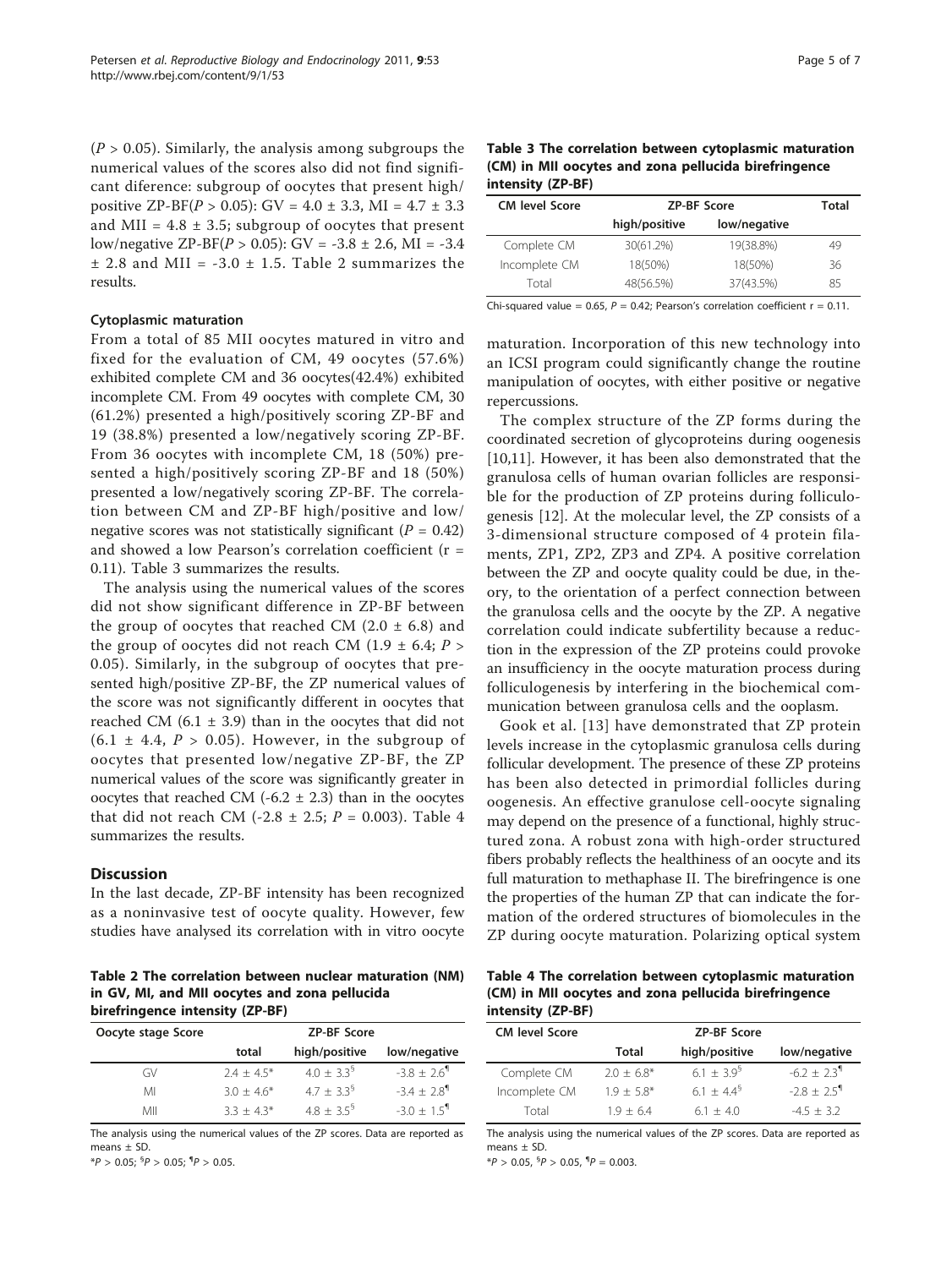has been used to assess crystalline or paracrystalline structures qualitatively and quantitatively. However, no birefringence change did not mean that other structure changes did not occurred in the ZP. In addiction, previous studies indicate that properties of the zona layers might reflect the history of the oocyte cytoplasmic maturation, whereas different culture conditions may affect the ZP architecture [\[7,14](#page-6-0)].

The observation of ZP birefringence (ZP-BF) intensity with a polarized microscope has been proposed to identify oocyte competence and subsequent ART outcomes. Montag et al. [[5\]](#page-6-0) have shown that the selection of oocytes based on ZP-BF intensity (high or low) significantly improved implantation and pregnancy rates in a prospective study. Ebner et al. [[15\]](#page-6-0) have shown that a high/positive and low/negative score based on the birefringence of the inner zona layer was a strong predictor of blastocyst formation but not of embryo quality or pregnancy. Madaschi et al. [[6](#page-6-0)] have observed an influence of ZP-BF intensity on ICSI clinical outcome after splitting the transferred embryos according to ZP-BF status. For the group in which only embryos derived from high ZP-BF oocytes were transferred, implantation and pregnancy rates were considerably higher and the miscarriage rate lower. Using a different technique (intensity of the zona inner layer retardance), Shen et al. [[16\]](#page-6-0) have observed, in a retrospective study, that the retardance magnitude and thickness of the ZP inner layer were higher in oocytes that resulted in pregnancies compared to those that did not. Rama Raju et al. [[17](#page-6-0)] have demonstrated a higher rate of embryonic development to the blastocyst stage when the retardance of the ZP inner layer was >3 nm compared to oocytes with retardance of <3 nm. However, Çiray et al. [[18\]](#page-6-0) have not observed a significant difference between the mean of retardance of the ZP inner layer and embryo quality.

The biological reason for ZP-BF intensity as a predictive factor for oocyte quality or good embryonic development is still poorly understood. A high/positively scoring ZP-BF could be the result of an optimal formation of protein structures and the consequent complete oocyte maturation (nuclear and cytoplasmic). In this study, we evaluated whether the integrity of the ZP structure could reflect the ideal cytoplasmic maturation. Through the use of an in vitro-matured oocyte model, we evaluated the correlation between the ZP-BF intensity and the process of oocyte maturation. However, the materials used presented some limitations: 1. Cycles with a reduced number of MII oocytes (<6) were not included because in vitromatured oocytes could be used for ICSI procedure (and not fixed for CM evaluation); 2. Oocytes from ovarian stimulation cycles when cumulus-free oocytes are matured in media used for conventional IVF may not present the same cytoplasmic characteristics as those obtained from non-stimulated cycles or matured in vivo; 3. GV oocytes represent an already compromised group of oocytes retrieved from follicles that failed to complete maturation in vivo in response to hormonal stimulation. Moreover, the oocytes were denuded of cumulus cells in preparation for ICSI before culture. Cumulus cells are the production site of steroids, growth factors, proteins and other compounds that contribute to the cytoplasmic maturation of oocytes. Beneficial effects of cumulus cells on microtubule dynamics and/or chromatin stability, oocyte maturation and early embryonic development have been reported in many species, including humans [[1\]](#page-6-0). In addition, using CGs as an indicator of CM further limits the value of the study as a) it is shown that the migration of the cortical granules from large clusters in the immature oocyte towards cytoplasmic membrane at maturity can be compromised to some extent by IVM process, and b) the movement of CGs in cytoplasm are affected by culture condition, and cytoplasmic maturity might not

In the present study, a total of 58% of the GV oocytes reached the MII stage with the use of a simple culture medium, i.e., without gonadotropin and steroid supplementation. In a revision on oocyte maturation, Trounson et al. [[19\]](#page-6-0) have reported reported a variation of 38% to 84% in the numbers of oocytes from unstimulated cycles reaching full NM after in vitro maturation. Our data showed that the ZP-BF intensity did not alter with the attainment of NM; therefore, the correlation between NM and ZP-BF was low (Table [1\)](#page-3-0). Braga et al. [[7\]](#page-6-0) have also observed that during the in vitro spontaneous maturation of oocytes, the ZP-BF remains unaffected.

fully achieved in the IVM oocytes.

We did not confirm the hypothesis of a correlation between CM and a high/positive ZP birefringence (Table [2](#page-4-0)), at least with respect to in vitro-matured GV oocytes from stimulation cycles. Although NM can be accomplished easily in vitro, a concomitant maturation of cytoplasm does not seem to occur properly (i.e., there is a high level of asynchrony between NM and CM). Moreover, in patients with a low number of mature oocytes on the day of retrieval, these GV oocytes could be used to increase the number of embryos obtained. In this situation, the analysis of ZP-BF intensity was not a useful tool for oocyte selection.

#### Conclusion

In conclusion, our results demonstrated an absence of a relationship between high/positive and low/negative ZP-BF score and in vitro nuclear and cytoplasmic maturation of oocytes from stimulated cycles. To our knowledge, this study is the first that evaluated the ZP birefringence high/ positive and low/negative score and its relationship with oocyte CM.